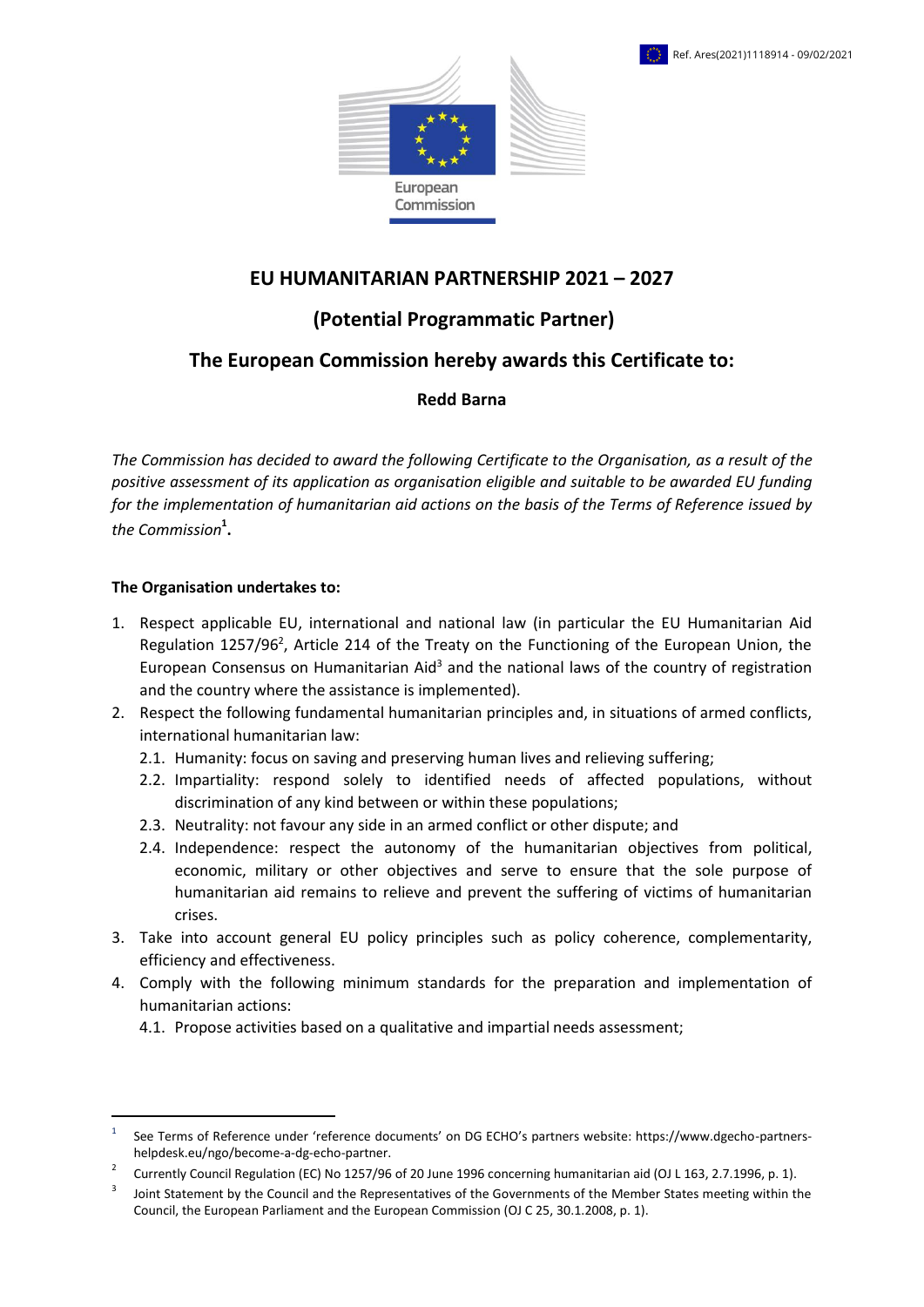- 4.2. Define clear and verifiable objectives, which can be achieved within the given time-frame and with results that can be measured through specific, achievable, relevant and time-bound indicators;
- 4.3. Implement the actions in accordance with EU policies and standards (both sector-specific and cross-cutting) as well as visibility and communication guidelines;
- 4.4. Ensure that all humanitarian activities are results-oriented, are delivered in the most effective, efficient and rapid manner, and comply with the principles of prioritising safety and dignity, do no harm, access, accountability, and the empowerment and active participation of affected persons in the design, implementation and evaluation of actions;
- 4.5. Respect ethical and humanitarian values and observe the highest ethical standards and best practices in the sector and the specific operating environment;
- 4.6. Design the actions so that they are culturally appropriate and adapted to the specific needs of different groups (such as women, girls, boys, men, older persons, persons with disabilities);
- 4.7. Take into account the situation of the affected persons within the circumstances and context of the intervention, including assessments of the different needs, capacities, and roles that might exist for men and women of different age groups within the given situation and cultural context;
- 4.8. Base actions on local capacities, respecting the culture, structure and customs of the communities and of the countries where actions are carried out, without prejudice to the fundamental rights of the persons affected;
- 4.9. Ensure 'zero tolerance' for sexual exploitation, abuse and harassment as well as any (other) type of unethical behaviour such as discrimination, forced and child labour, modern slavery, exploitative practices towards staff, partners, contractors or beneficiaries, illegal employment and intentional environmental damage through effective and coordinated prevention, reporting and response mechanisms (in line with relevant internationally agreed principles and standards promoting effective and qualitative safeguarding policies, such as in particular the United Nations Inter-Agency Standing Committee's Six Core Principles Relating to sexual exploitation and abuse or equivalent standards);
- 4.10.Design actions that take into consideration humanitarian-development and peace nexus, in order to help the affected populations regain a minimum level of self-sufficiency, whenever possible taking long-term development objectives into account and building resilience;
- 4.11.Strengthen the capacities of affected communities, in order to prevent, prepare for, reduce and respond to humanitarian crises;
- 4.12.Provide fair working conditions for humanitarian workers (volunteers or salaried), with special attention to their safety in the field and, to the extent possible, to their professional development;
- 4.13.Reduce as much as possible the environmental and carbon footprint of the aid operations, through in particular the greening of logistics and sectors like food assistance, shelter, water and health, and by introducing environmental-friendly and climate-proof alternatives; and
- 4.14.Ensure effective coordination with other humanitarian actors to address gaps and to avoid overlaps.
- 5. Ensure transparency and accountability, compliance with applicable rules, policies and procedures, and internal control, through notably:
	- 5.1. Procurement procedures, which ensure best value for money (or if appropriate the lowest price) and the absence of conflict of interests, as well as compliance with high level quality standards, in particular for medical supplies;
	- 5.2. An effective and efficient internal control system for the management of actions (which includes effective segregation of duties and appropriate risk management mechanisms, identifying risks and appropriate risk responses);